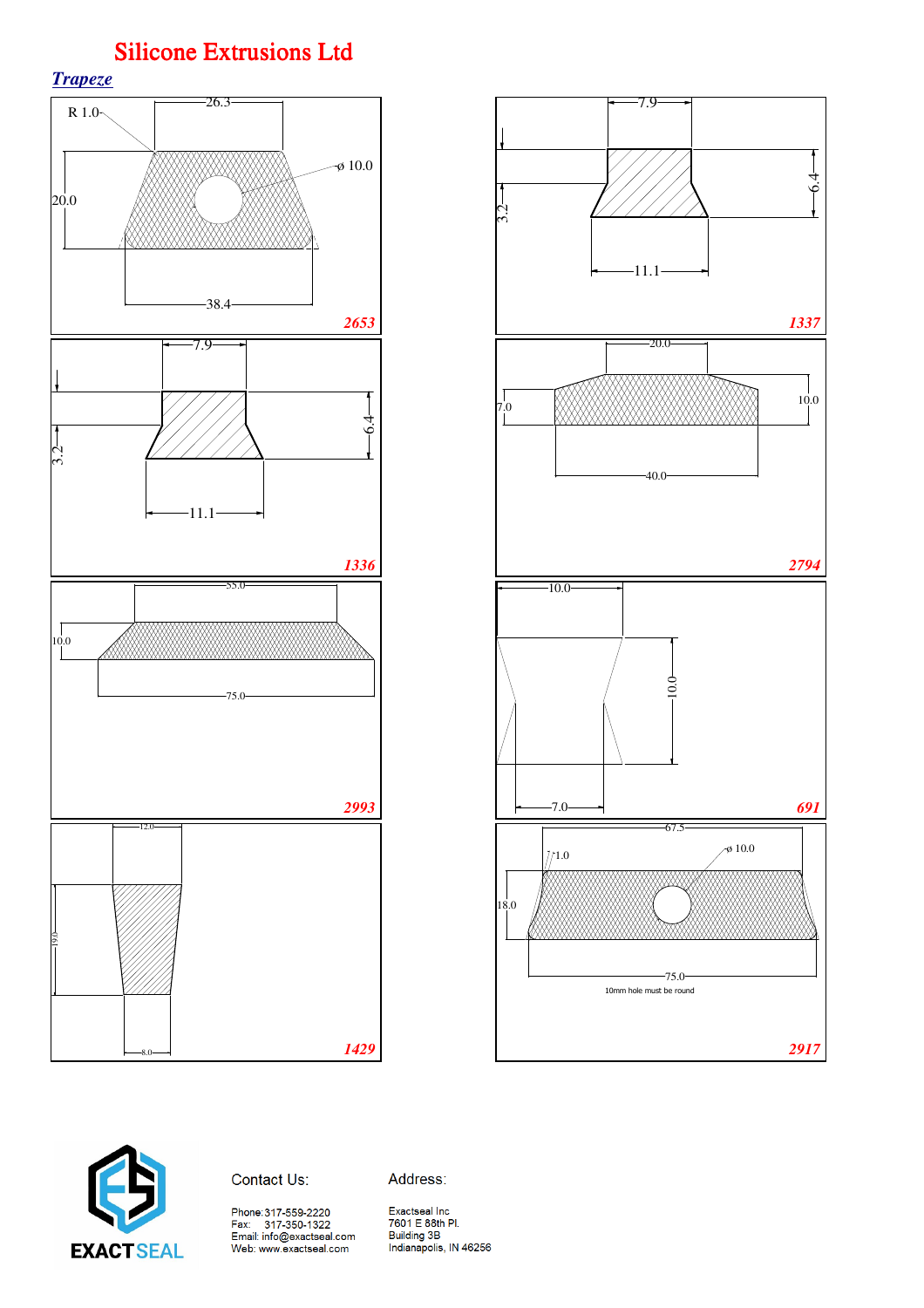







Address:

Phone:317-559-2220<br>Fax: 317-350-1322<br>Email: info@exactseal.com<br>Web: www.exactseal.com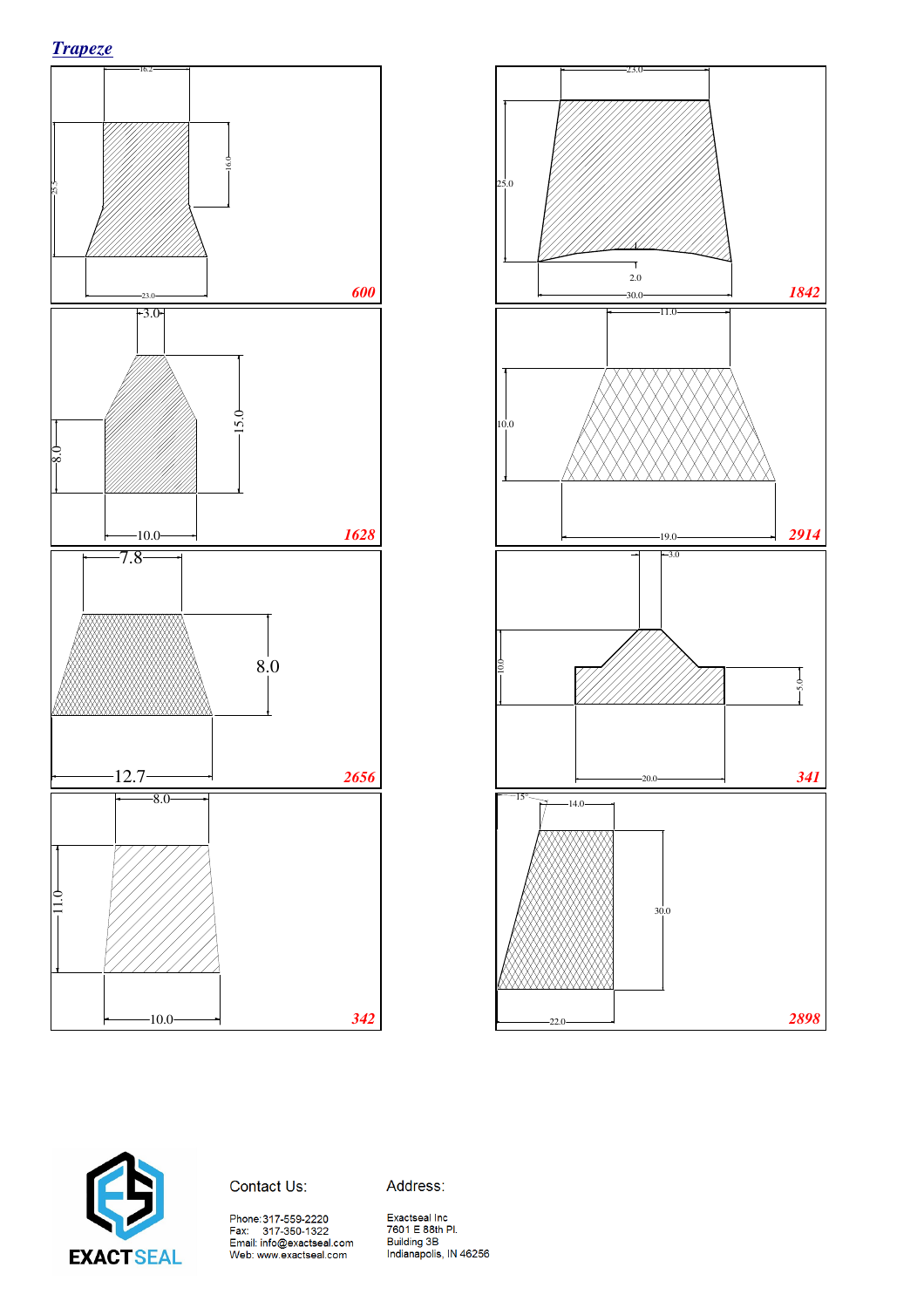





Contact Us:

Address:

Phone:317-559-2220<br>Fax: 317-350-1322<br>Email: info@exactseal.com<br>Web: www.exactseal.com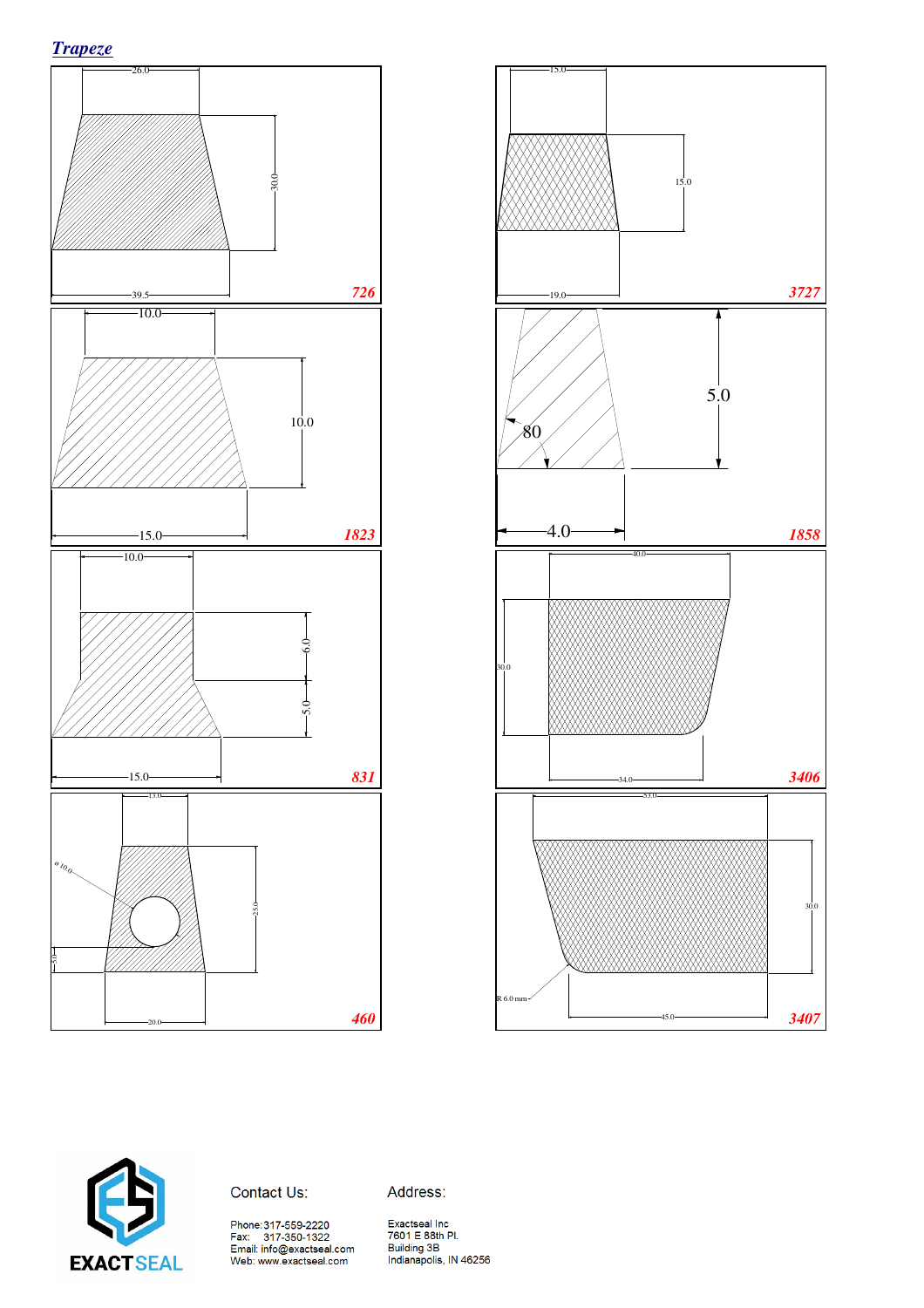





Address:

Phone:317-559-2220<br>Fax: 317-350-1322<br>Email: info@exactseal.com<br>Web: www.exactseal.com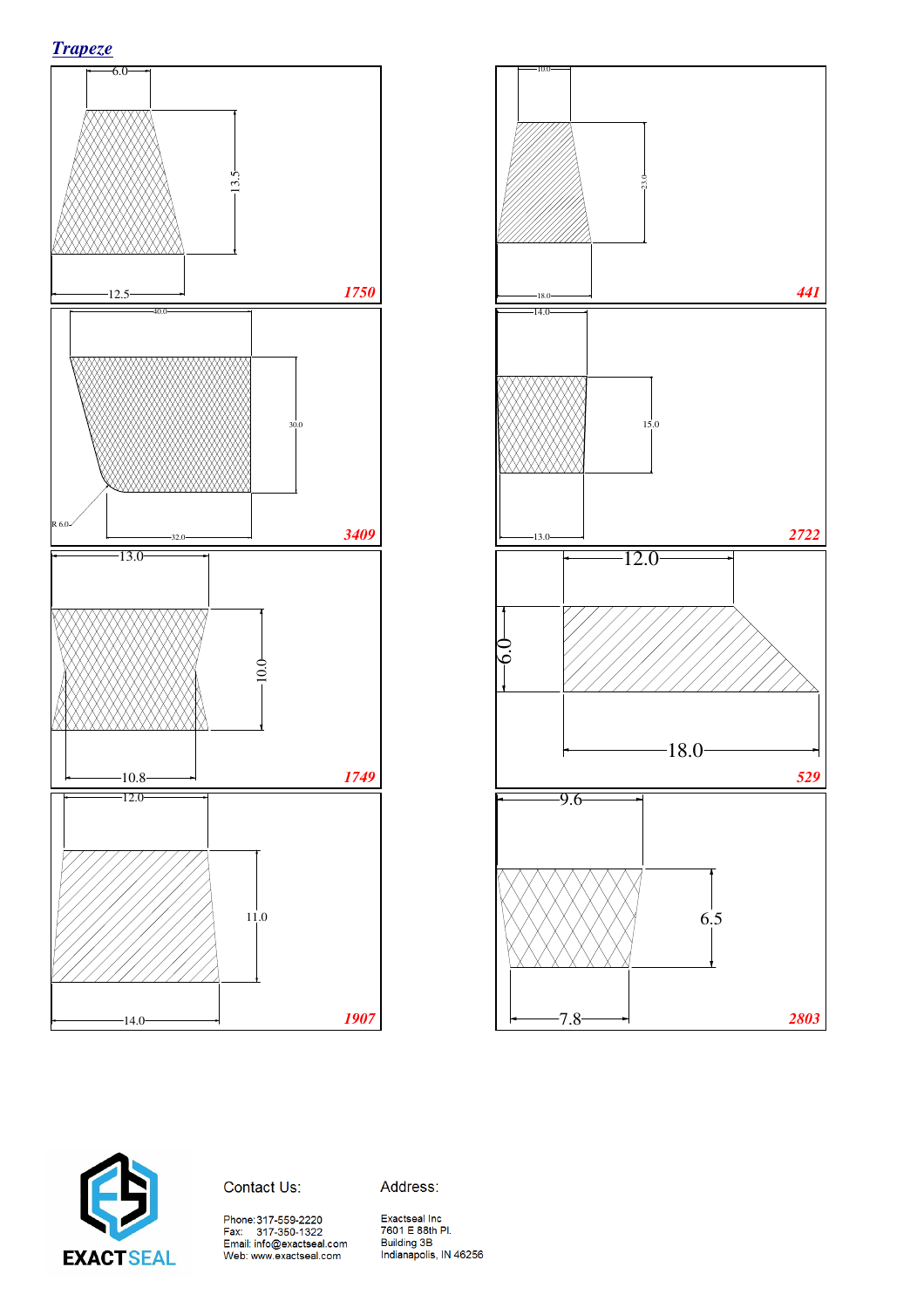





### Contact Us:

Address: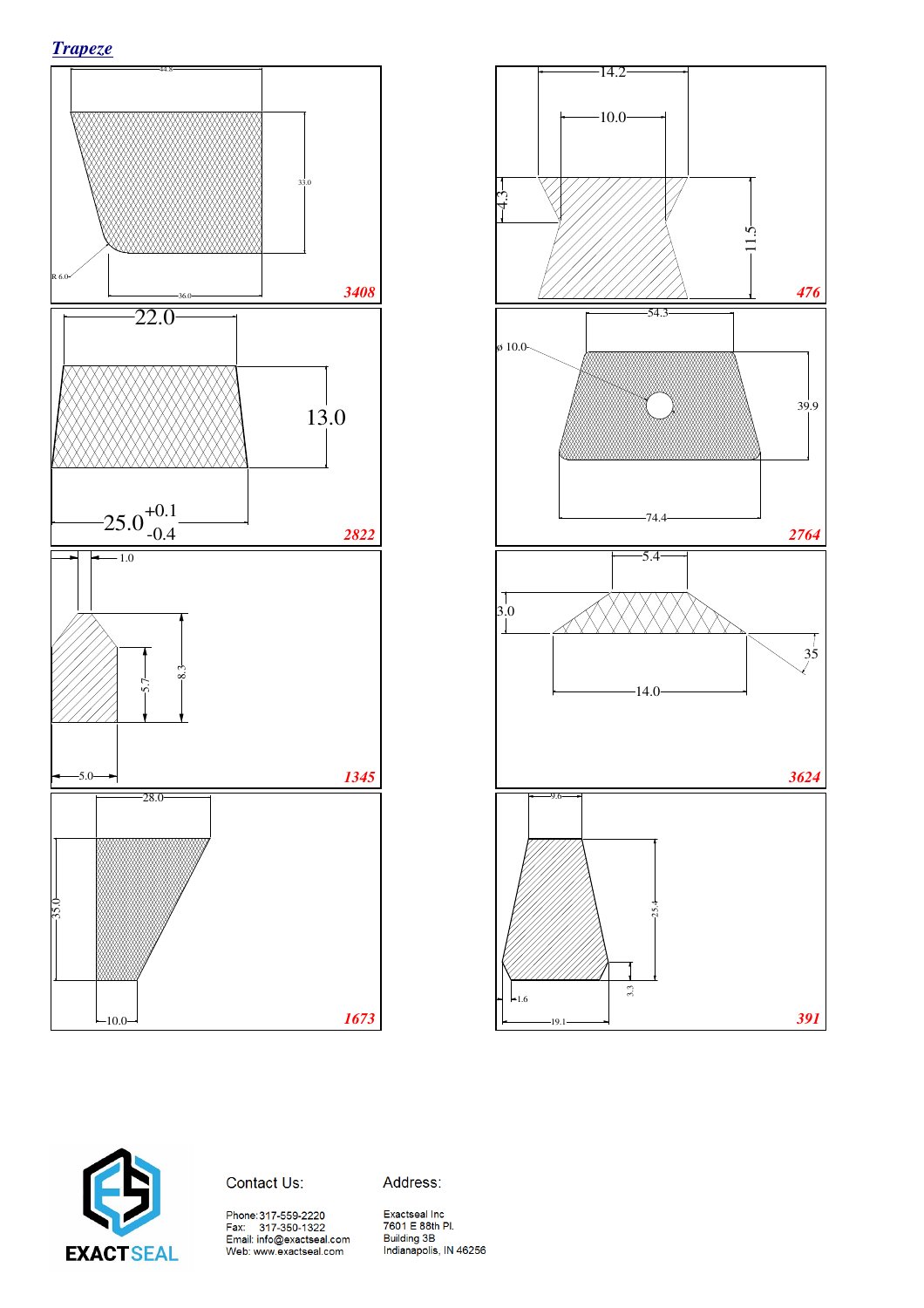







Phone:317-559-2220<br>Fax: 317-350-1322<br>Email: info@exactseal.com<br>Web: www.exactseal.com

Address: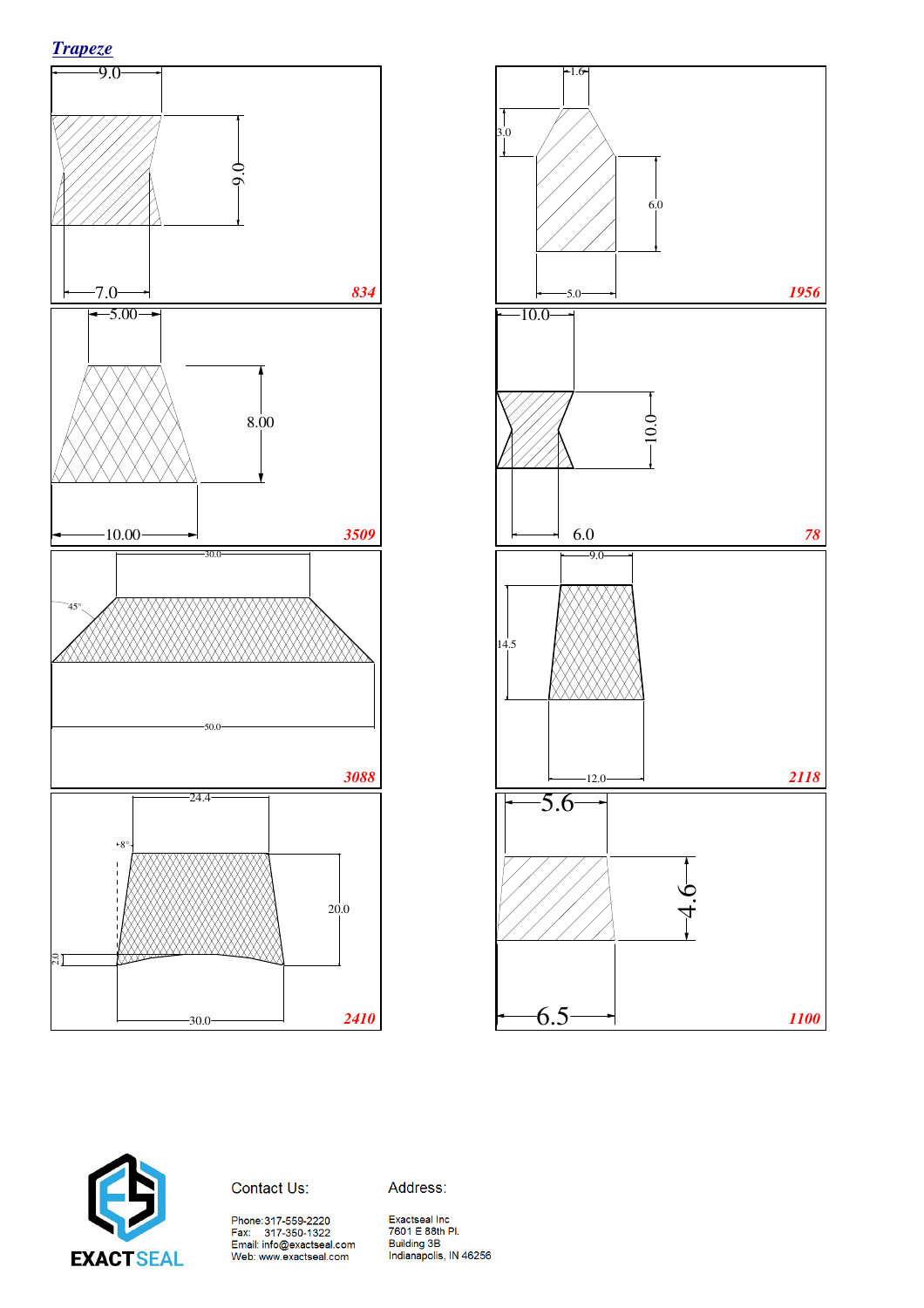





Address:

Phone:317-559-2220<br>Fax: 317-350-1322<br>Email: info@exactseal.com<br>Web: www.exactseal.com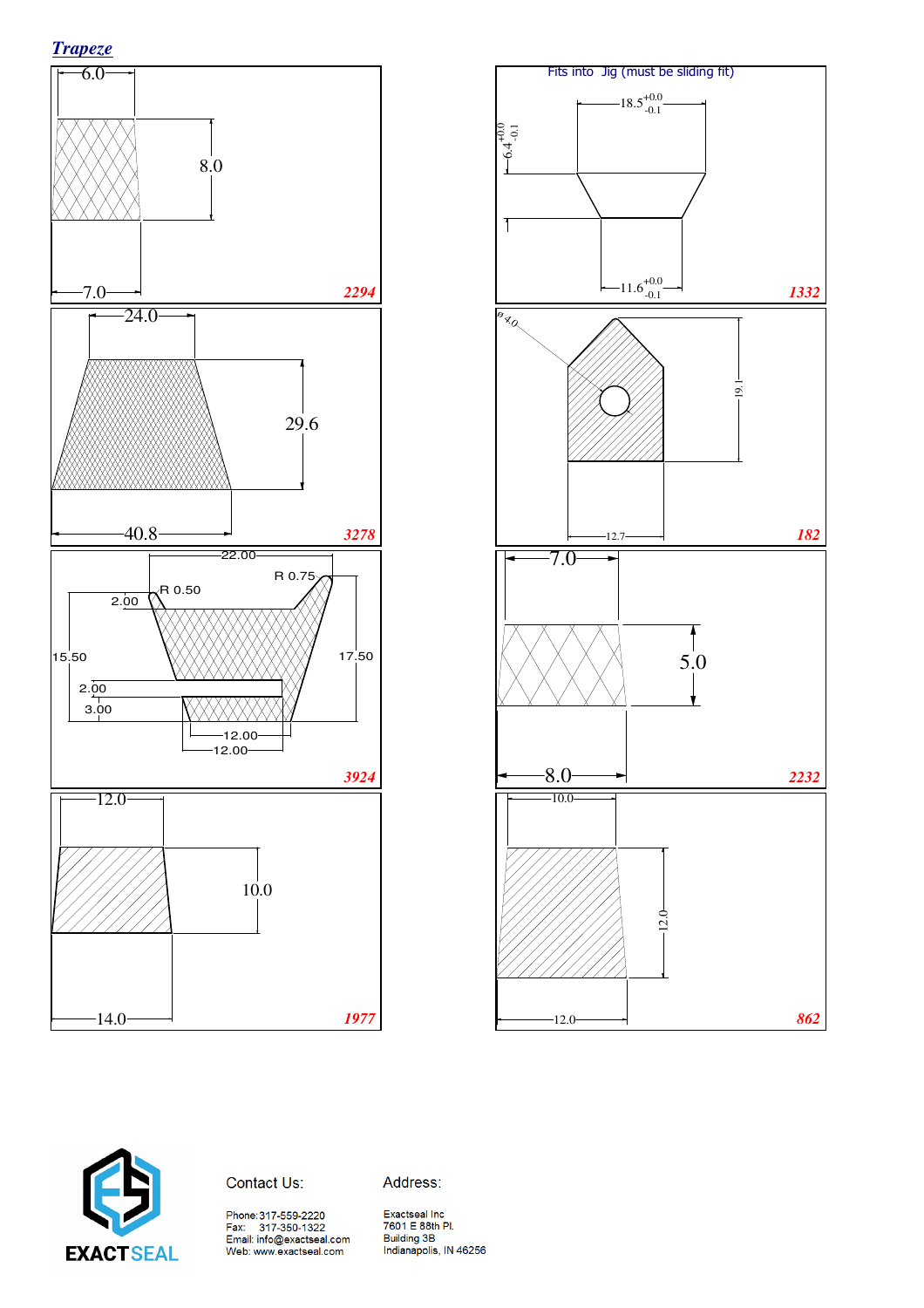







Address: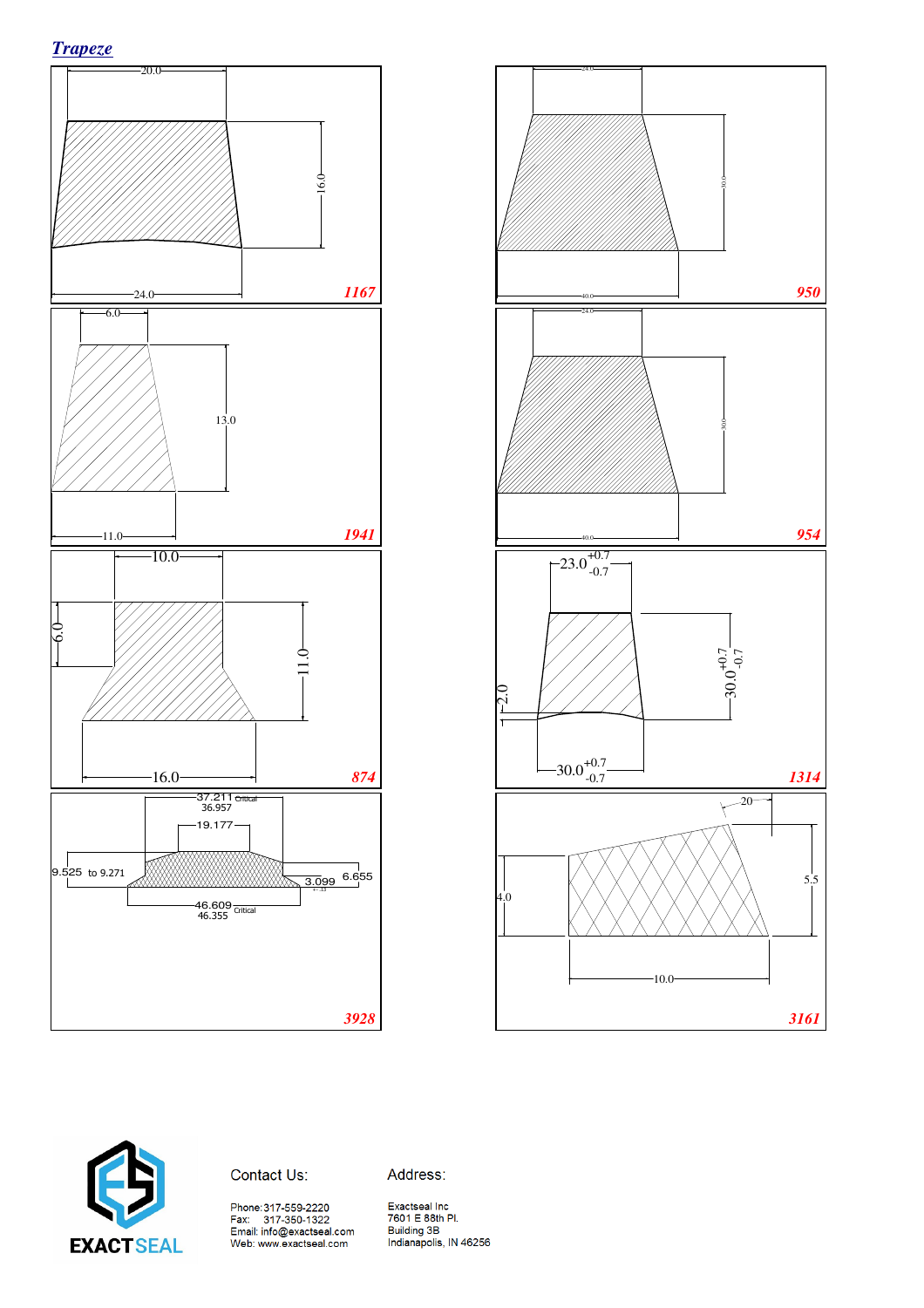





#### Contact Us:

Address: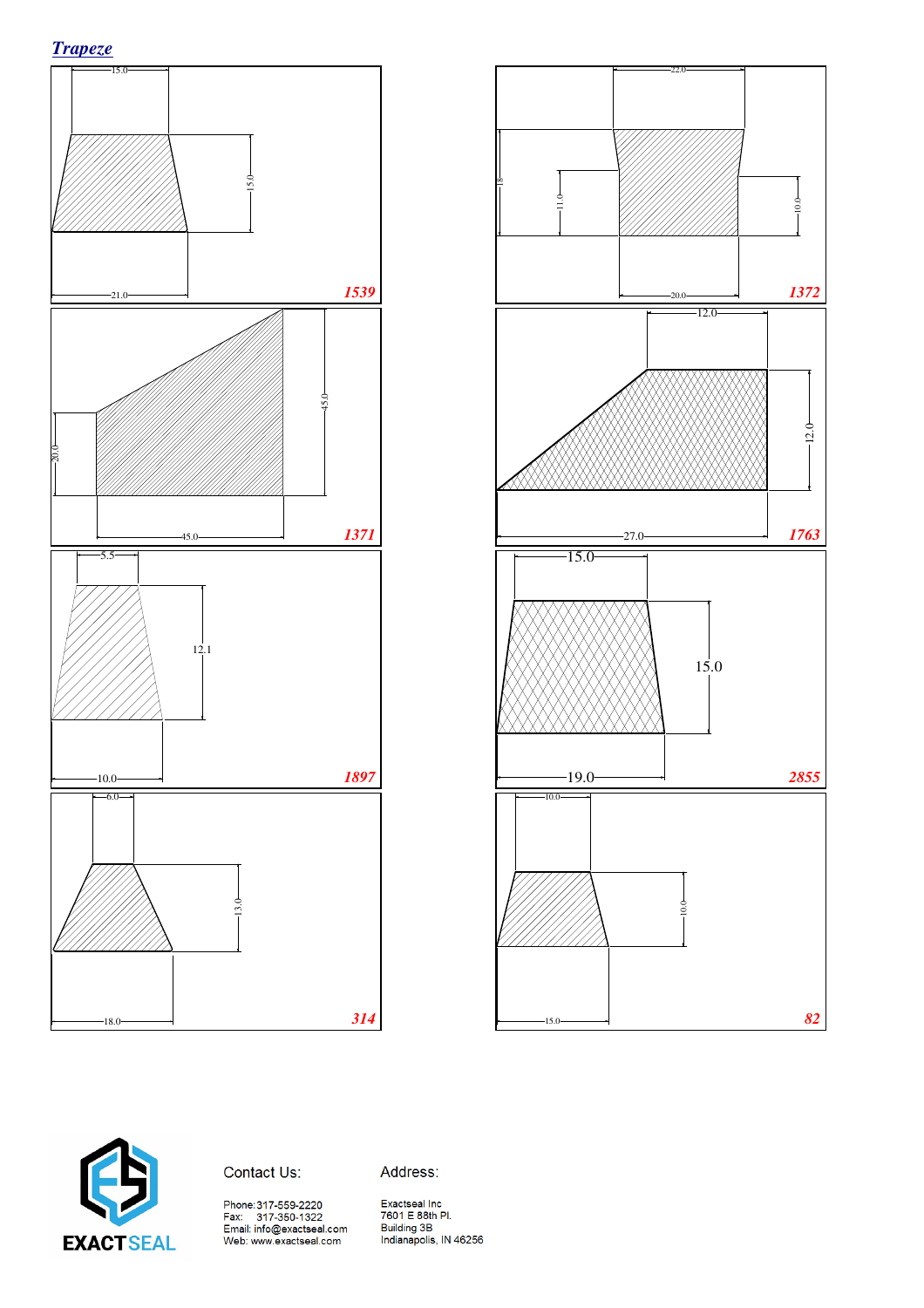





Contact Us:

Address:

Phone:317-559-2220<br>Fax: 317-350-1322<br>Email: info@exactseal.com<br>Web: www.exactseal.com